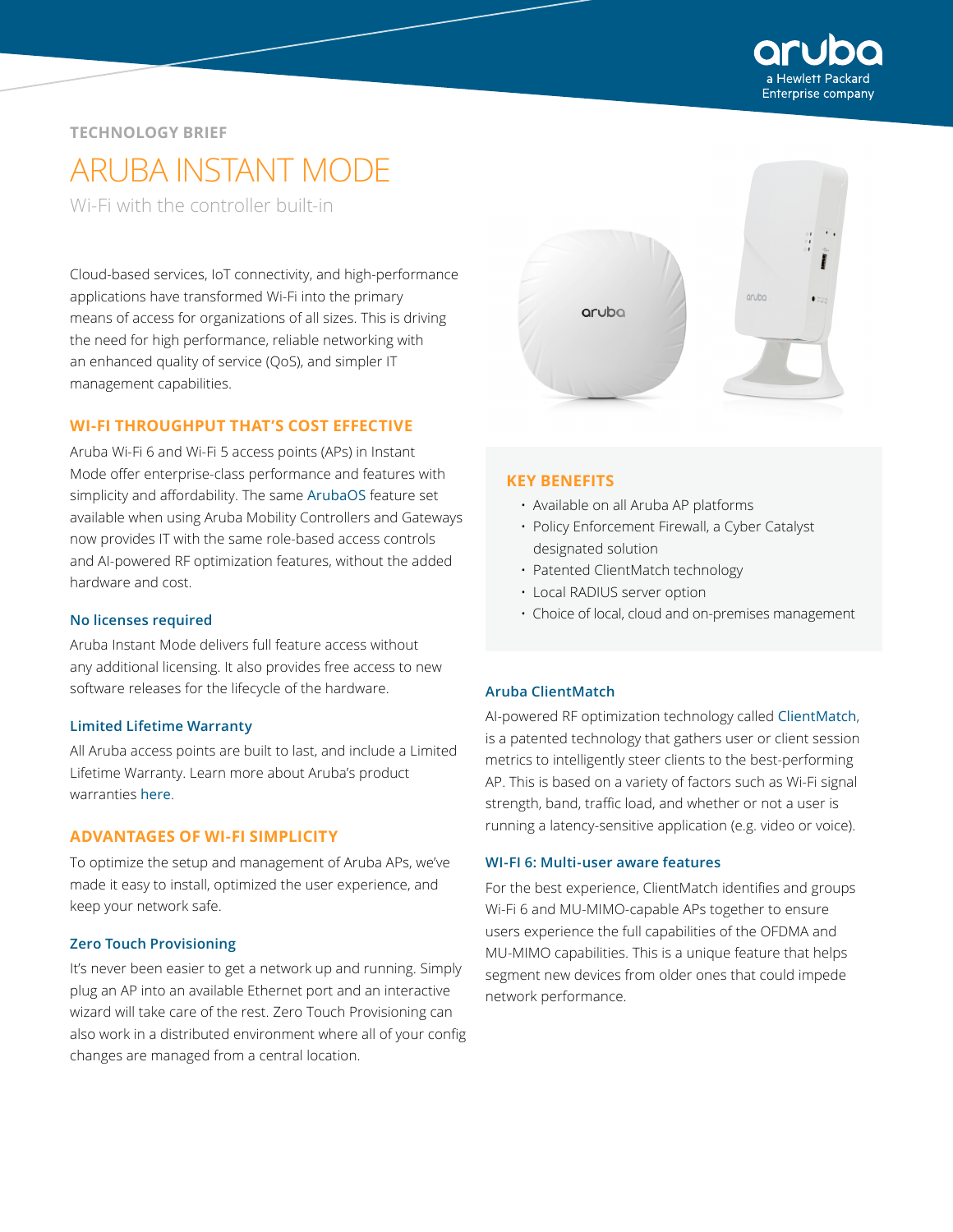#### **Role-based access control**

Aruba APs in Instant Mode offer Aruba's Policy Enforcement Firewall ([PEF](https://www.arubanetworks.com/products/security/policy-enforcement-firewall/)), a unique built in capability that dynamically segments users and devices and their traffic based on their role. A deep packet inspection (DPI) feature also enables IT to use application, device, and location-based QoS for policy enforcement per role. This context can automatically apply the appropriate access policies for employees, guests, contractors, or printers and surveillance cameras. PEF has been recognized as effective in reducing cyber risk by Marsh, and designated as part of the [Cyber Catalyst](https://www.arubanetworks.com/assets/eo/AAG_CyberCatalyst.pdf)<sup>SM</sup> program.

#### **Aruba Air Slice™**

Another unique feature to Aruba Wi-Fi 6 APs is Air Slice, which allows IT to offer SLA-grade performance by allocating dedicated radio resources to specific traffic. Using data from PEF, traffic can be optimized based on time, frequency and the number of spatial streams needed to offer a high degree of performance. Non-Wi-Fi 6 clients can also benefit. Air Slice requires Aruba Central for management. Controller-based APs will be supported in a future software release.

#### **Guest access**

All Aruba APs in Instant Mode include a simple-to-use guest access captive portal for visitors and temporary workers. Integration with social media logins such as Facebook Wi-Fi is also supported.

|          | a Hewlett Packard<br>Enterprise company |
|----------|-----------------------------------------|
|          | Welcome to Instant                      |
| Username |                                         |
| Password |                                         |

#### **Seamless roaming (Layer 2)**

Mobile users and clients can move freely from AP to AP without impacting network connectivity. With ClientMatch, Aruba Instant can also proactively eliminate "sticky client" issues.

While network mobility domains can achieve massive scale, Aruba also supports Layer 3 roaming with the deployment of a Mobility Controller or Gateway in the network. In this deployment mode, all AP sessions and traffic terminate centrally to ensure uninterrupted network access as users move between floors.

# **SIMPLE WI-FI MANAGEMENT WITH CHOICES**

To meet the need of a wide range of enterprise architectures, Aruba Instant provides flexible management options.

#### **Local management**

The built-in GUI provides access to live monitoring and traffic visibility, while network configuration provides full customization of SSIDs, roles, guest access, and more. For extended historical reporting, Aruba Central can be added.

# **Aruba Central**

[Aruba Central](https://www.arubanetworks.com/products/networking/management/central/), is a cloud-based AI-powered operations, analytics, and security platform for APs deployed in one or multiple locations. Centralized configuration and monitoring, and advanced troubleshooting and API integration are also provided. Aruba Central also supports Aruba switches and SD-WAN gateways, and offers access to AI-powered analytics for fast troubleshooting.

#### **Aruba AirWave**

Aruba AirWave, an on-premises platform, provides IT with the ability to manage controller-based APs and those running in Instant Mode. Aruba AirWave is also useful for multi-vendor environments where legacy wired and wireless infrastructure still requires attention, but does not warrant a separate tool.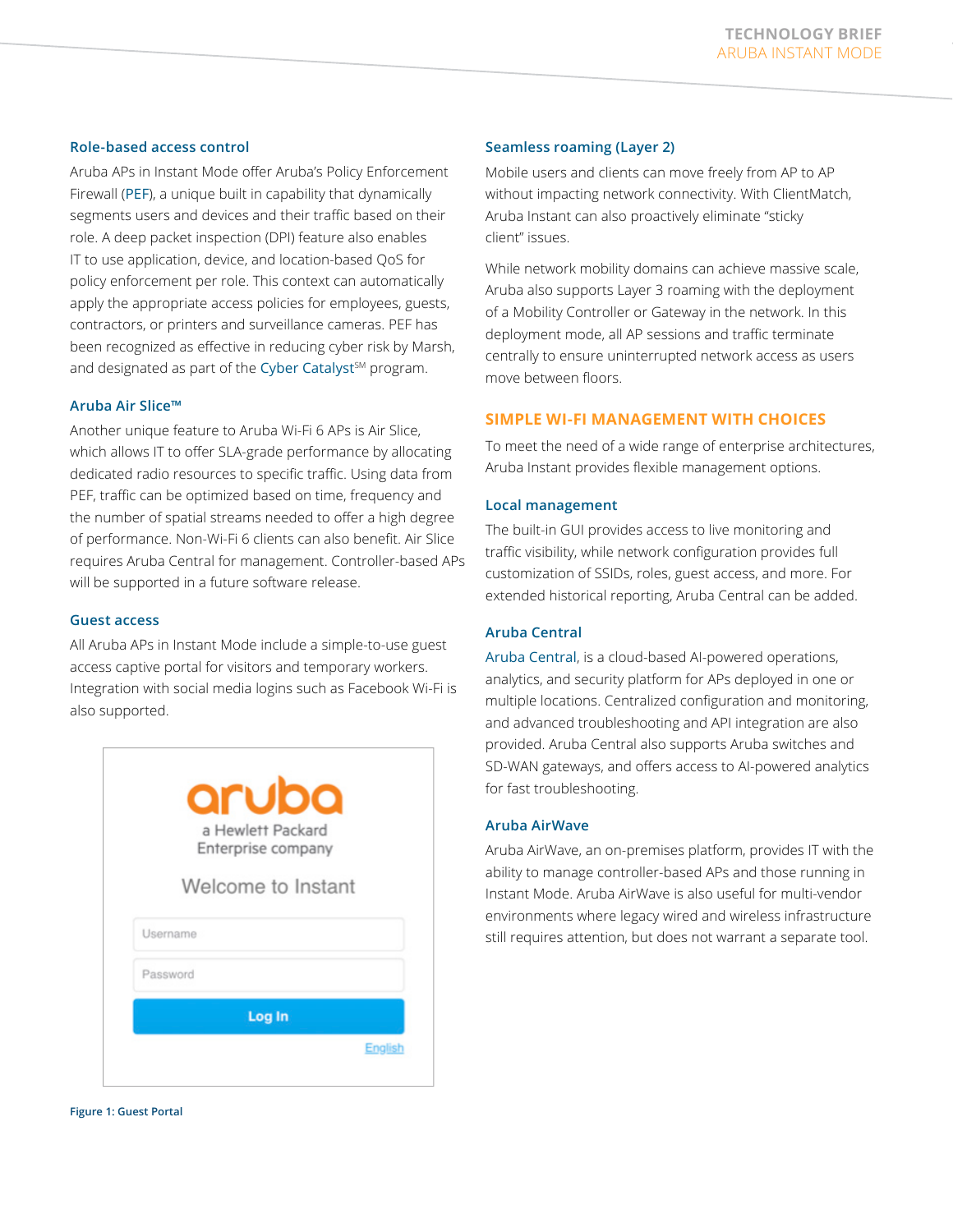# **HIGH RESILIENCY AND UPTIME**

Wi-Fi is a critical utility today, which means the network must have the ability to recover quickly.

# **Always-on availability**

In a cluster, Aruba APs in Instant Mode elect a single AP (or parent) within the group to act as a virtual controller for the entire cluster. This makes it easy to perform configuration changes on one device and push the change to all APs. If connectivity is lost to the parent, the election process will instantly choose another AP to take over – ensuring seamless network access.

A separate feature allows IT to configure a single AP to act autonomously (or standalone) from an existing cluster for specific use cases (e.g. for multi-tenancy, lab environments, or physical network separation).

# **Cloud-based live upgrades**

Aruba Central adds the ability for IT to schedule firmware upgrades without impacting network connectivity. This means that users will enjoy 24/7, uninterrupted network access.

## **Multiple WAN uplink options**

Aruba APs in Instant Mode support multiple WAN uplink options using Ethernet or cellular USB. For a list of compatible 3G/4G LTE USB modems, please view the interoperability [list here](https://www.arubanetworks.com/support-services/interoperability/#4g-modem).

# **WI-FI SECURITY: LED BY VISIBILITY**

Rich intelligence and enforcement capabilities require APs to see and understand what is connecting to them, what apps are being used and if their behavior changes to maintain secure network connectivity.

## **Aruba PEF recognized by Marsh & McLennan**



As a [Cyber Catalyst](https://www.marsh.com/us/campaigns/cyber-catalyst-by-marsh.html)<sup>sM</sup> designated solution, PEF is viewed by leading cyber insurers as effective in reducing cyber risk. Participating insurers include Allianz, AXIS, Beazley, Munic Re, and Zurich North America. Microsoft is a technical advisor to the program.

# **Application visibility and control**

In addition to the thousands of apps recognized by Aruba's deep packet inspection (DPI) technology previously described, using Aruba Central's Unified Communications (mobile UC) dashboard provides call quality metrics for video and voice applications like Teams, FaceTime, and Wi-Fi calling.

# **Web content filtering**

The [WebCC Bundle](https://www.arubanetworks.com/assets/ds/DS_WebCC.pdf) is an add-on subscription that classifies websites by content category and rates them by reputation. It can also block, mirror and log web content, and apply QoS and bandwidth-limits.

# **WIPS/WIDS and rogue containment (Air Monitor)**

Aruba Instant can also enable an AP to scan the air for better channels, monitor for wireless intrusion detection system (IDS) events, listen for clients, search for rogue devices and perform rogue containment when needed.

This can be enabled on the AP in either a hybrid client-serving and background monitoring mode, or as a dedicated air monitor that is not client-serving.





## **WPA3, Enhanced Open and enhanced WPA2**

The ArubaOS software includes support for WPA3, which brings stronger encryption and authentication methods. Enhanced Open provides the ability to automatically encrypt the traffic for each device on a guest network. Using Aruba ClearPass, IT has access to WPA2-MPSK, which enables simpler passkey management for WPA2 devices.